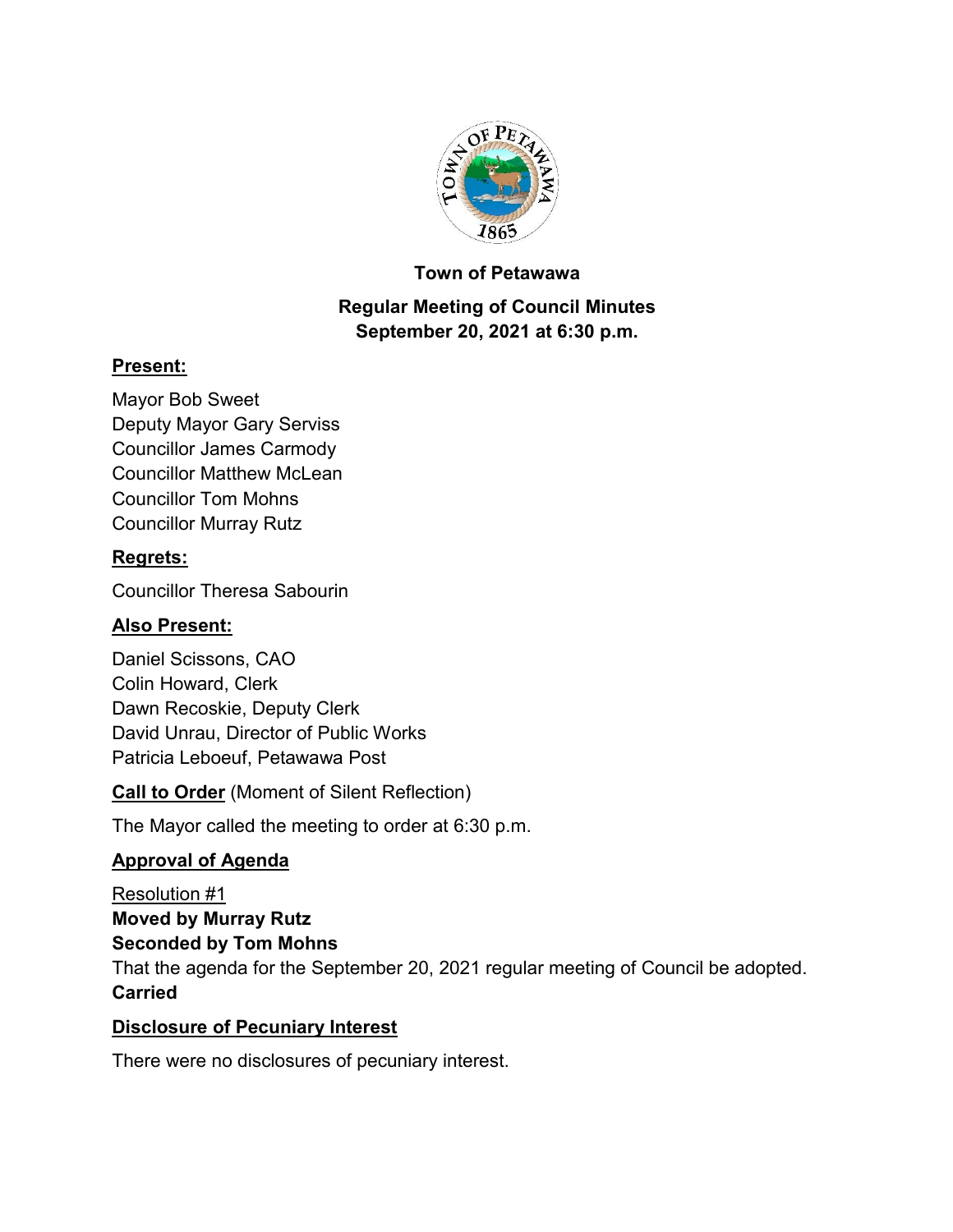## **Approval of Minutes**

1. Council Meeting (September 7, 2021)

Resolution #2 **Moved by James Carmody Seconded by Matthew McLean**

That the minutes of the meeting of Council held September 7, 2021 be approved as printed and circulated.

**Carried**

### **Presentations**

There were no presentations.

### **By-laws**

1. By-law  $1434/21$  – being a by-law to authorize the execution of an agreement with the Petawawa Public Library Board for Facility Maintenance

### Resolution #3

# **Moved by Gary Serviss**

### **Seconded by James Carmody**

That By-law 1434/21, being a by-law to authorize the execution of an agreement with the Petawawa Public Library Board for Facility Maintenance, be read a first and second time.

# **Carried**

Resolution #4 **Moved by Murray Rutz Seconded by Tom Mohns** That By-law 1434/21 be read a third time and passed. **Carried**

2. By-law 1435/21 – being a by-law to amend By-law 1369/20 being a by-law to authorize the execution of an agreement with The Canadian Corps of Commissionaires (Ottawa Division)

# Resolution #5

# **Moved by James Carmody**

# **Seconded by Murray Rutz**

That By-law 1435/21, being a by-law to amend By-law 1369/20 being a by-law to authorize the execution of an agreement with The Canadian Corps of Commissionaires (Ottawa Division), be read a first and second time. **Carried**

# Resolution #6 **Moved by Gary Serviss**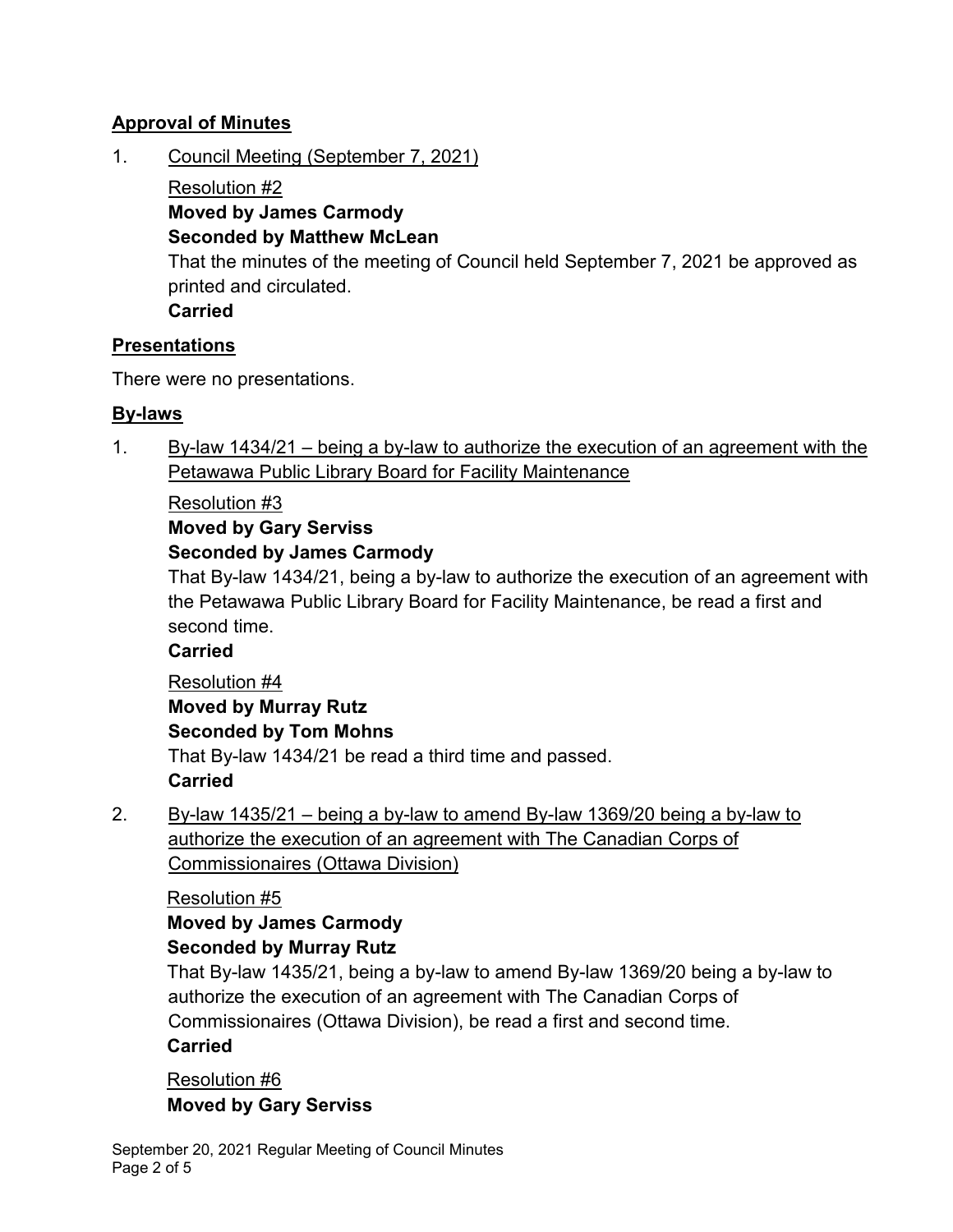#### **Seconded by Matthew McLean**

That By-law 1435/21 be read a third time and passed. **Carried**

#### **Correspondence**

There were no items of correspondence.

#### **Minutes**

1. Council-in-Committee Meeting (September 13, 2021)

#### Resolution #7

# **Moved by Gary Serviss**

### **Seconded by James Carmody**

That the minutes of the Council-in-Committee meeting held on September 13, 2021 be accepted by Council, and that resolutions from that Committee become resolutions of Council.

#### **Carried**

2. Petawawa Public Library Board (April 26, 2021 & June 28, 2021)

Deputy Mayor Gary Serviss provided an overview of the recent activities of the Petawawa Public Library Board.

#### Resolution #8

# **Moved by Gary Serviss Seconded by James Carmody**

That the minutes of the Petawawa Public Library Board meetings held on April 26, 2021 & June 28, 2021 be adopted as information. **Carried**

#### 3. Petawawa Police Services Board (July 21, 2021)

Councillor James Carmody provided an overview of the recent activities of the Petawawa Police Services Board.

#### Resolution #9

# **Moved by James Carmody**

#### **Seconded by Murray Rutz**

That the minutes of the Petawawa Police Services Board meeting held July 21, 2021 be adopted as information.

#### **Carried**

#### **Staff Reports**

#### 1. PW-21-2021 – Award of Tender # PW-12-2021, Winter Sand

David Unrau, Director of Public Works, provided an overview of the report.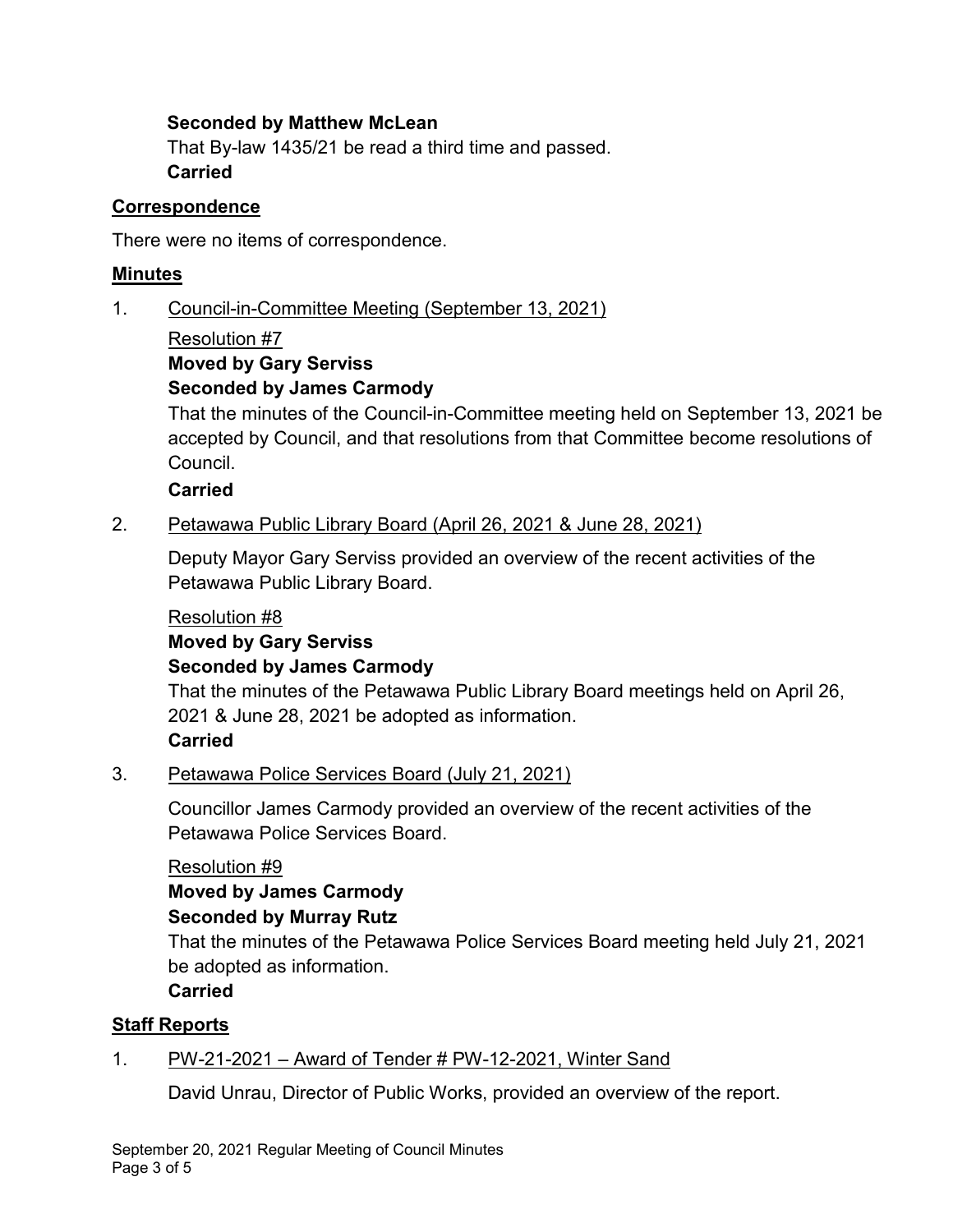# Resolution #10

# **Moved by James Carmody**

# **Seconded by Matthew McLean**

That Council awards Tender # PW-12-2021, Winter Sand, to RGT Clouthier Construction Ltd. in the amount of \$21,675.00 plus HST. **Carried**

# 2. PW-22-2021 – Award of Tender # PW-13-2021, Snow Plowing at Municipal Buildings 2021-2022

David Unrau presented the report.

#### Resolution #11 **Moved by James Carmody Seconded by Gary Serviss**

That Council awards Tender # PW-13-2021, Snow Plowing at Municipal Buildings 2021-2022, to RGT Clouthier Construction Ltd. in the amount of \$1,381.00 plus HST per service.

# **Carried**

3. PW-23-2021 – Award of Tender # PW-14-2021, Equipment Quotation for Snow Removal 2021-2022

David Unrau presented the report.

# Resolution #12

#### **Moved by Tom Mohns Seconded by Murray Rutz**

That Council awards Tender # PW-14-2021, Equipment Quotation for Snow Removal 2021-2022, to G.P. Splinter Forest Products Ltd. in the amount of \$19,240.00 plus HST.

# **Carried**

# **Councillor Reports**

Mayor Bob Sweet reported he attended a number of County meetings and special events recently including the 2 CMBG Iron Warrior marquee event; the Rotary Club of Petawawa's annual charity golf tournament; a meeting of the Algonquin Trail advisory committee, as well as the Ontario Winter Games organizing committee; the Royal Canadian Regiment Change of Command ceremony; a Development and Property Committee meeting; a Finance and Administration Committee meeting; as well as the Comprehensive Zoning By-law Update open house and a dinner meeting to greet the new President of AECL, Mr. Fred Dermarkar.

Deputy Mayor Gary Serviss reported that the fall/winter edition of the Town Times has been circulated throughout the municipality; Deputy Mayor Serviss thanked Councillor McLean and Executive Assistant Kate Bennett for their contributions to the publication.